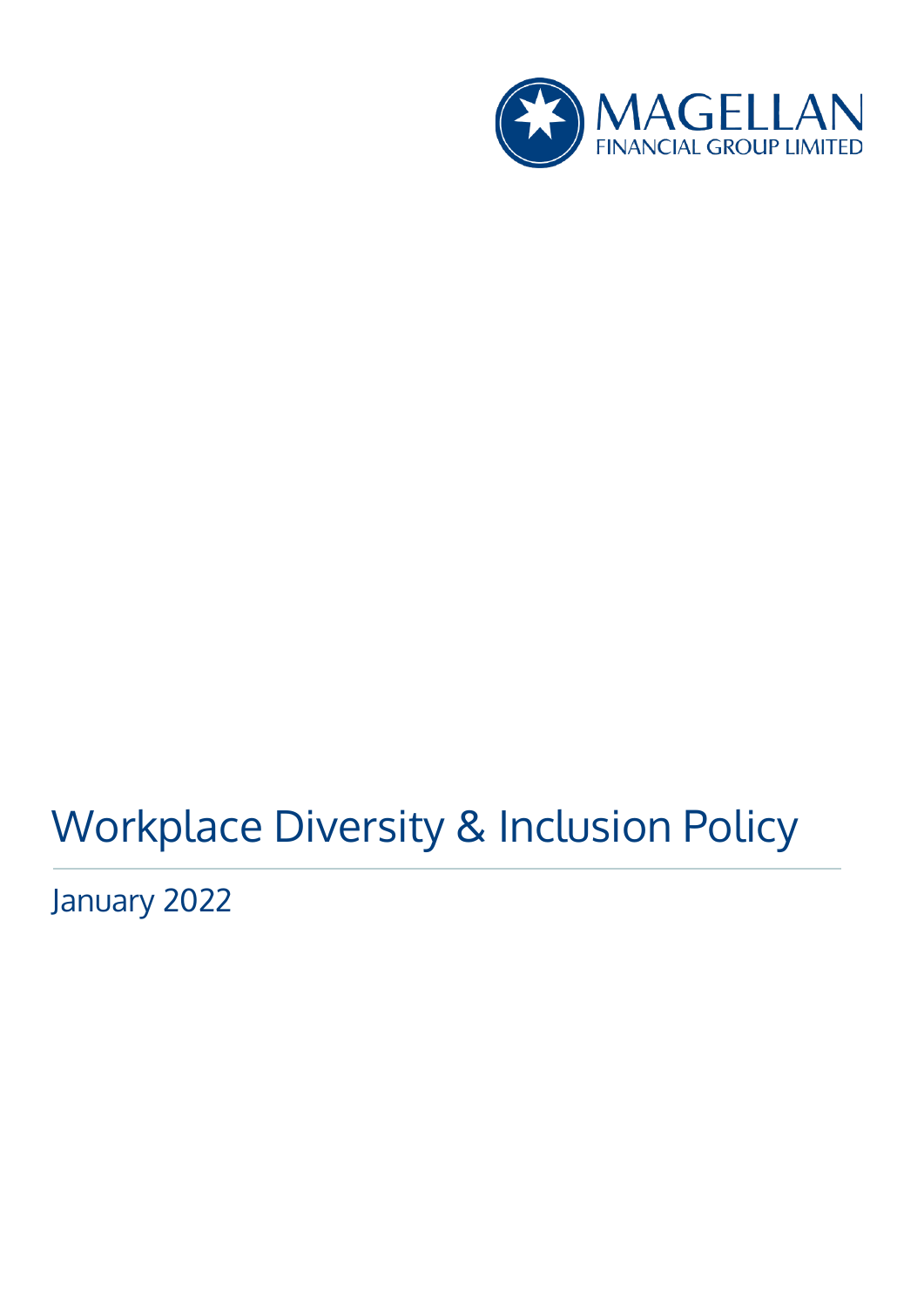### **1. Scope**

The Workplace Diversity & Inclusion Policy (or "**this Policy**") has references to "**Magellan**" which collectively means Magellan Financial Group Limited ("**MFG**") and Magellan Asset Management Limited ("**MAM**").

The Policy applies to:

- all Magellan staff;
- executive and non-executive directors of Magellan;
- contractors employed by Magellan as determined by the HR & Business Manager; and
- all other persons who are subject to the supervision and control of Magellan as determined by the HR & Business Manager.

(collectively referred to as "**Applicable Persons**" under this Policy).

#### **2. Purpose**

As an organisation, Magellan values a diverse workforce and the benefits arising from equality and an inclusive workplace where all our staff are valued and recognised for their unique qualities, ideas and perspectives. We acknowledge the skills and perspectives that people may bring to the workplace by gender, race, ethnicity, disability, age, sexual orientation, gender identity or other factors. We will actively manage diversity, finding ways of utilising the differences that exist, in order to improve our business. This requires that we actively seek to accommodate the unique needs of many different employees.

We are also committed to promoting a culture that embraces equality, diversity and inclusion at all stages of the employment cycle. Magellan has in place a number of initiatives that support employees with family and caring responsibilities under our Parental Leave and Family Leave Policy. Above all, we are committed to ensuring that all employees are treated with respect and dignity.

This Policy also provides a process for the Board to determine measurable objectives which Magellan will implement and report against to achieve its diversity objectives.

Nothing in this Policy shall be interpreted or construed so as to endorse diversity as the principal criteria for the selection and promotion of Magellan's employees and directors. An employee or director's skills, experience and overall prospects of adding value to the Group shall take precedence over diversity considerations.

#### **3. Equality in the Workplace**

We are committed to providing a working environment that values diversity and inclusion which supports all employees to reach their full potential. Our commitment is demonstrated through workplace diversity and inclusion initiatives including:

Recruitment: We are committed to equality at the recruitment selection and assessment process by ensuring job descriptions are relevant, include the necessary skills, are non-discriminatory and gender neutral, and our selection process is based upon merit and capability.

Retention: Magellan's employee engagement strategies are based on equality principles which are applied to remuneration, benefits and total rewards, training and development, health and safety and access to flexible working. We also offer a "Keep in touch" program for employees on parental leave.

Performance management processes: Our performance management is a process throughout the year and not just an event. It is a merit-based process and includes a formal annual feedback session and personal training and development plans.

Promotions: We promote employees based upon merit and equal opportunity, which allows employees the opportunity to move into higher positions by producing high quality work and proving their worthiness in ability.

Training and development: Magellan is committed to ensuring all employees have an annual career discussion with their managers that includes an annual training and development plan. This includes but is not limited to: identification and documentation of specific employee training needs, skills gap analysis, and approval of specific training programs.

Resignations: Under the equality principles we aim to understand the reasons for resignation via exit interview data, including split by gender.

Remuneration: Other equality principles apply to our compensation philosophy for remuneration and total rewards and we are committed to pay equity based on merit.

Talent Identification & Succession Planning: Due to the scale and size of Magellan, it is not a current business practice